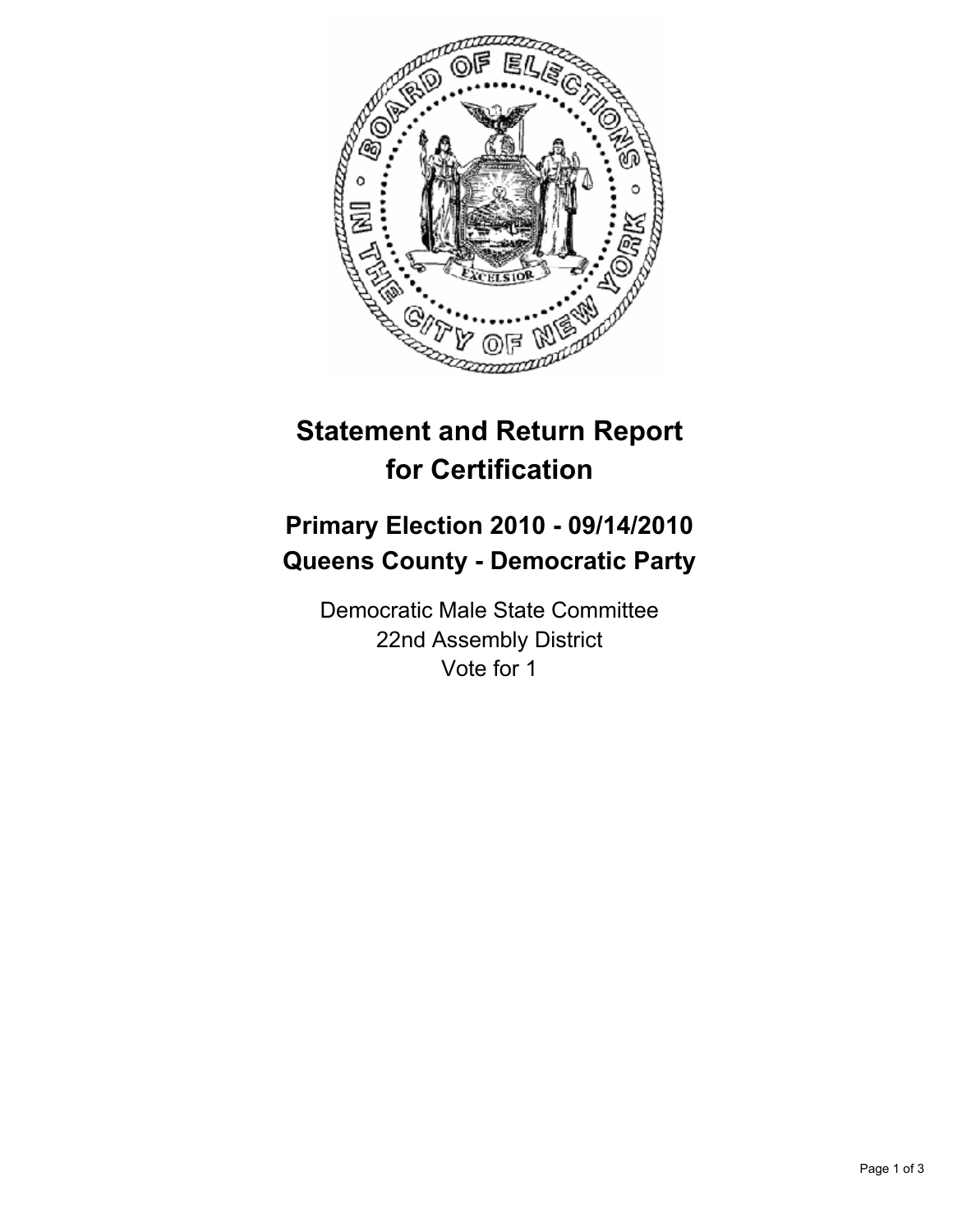

## **Assembly District 22**

| <b>Total Votes</b>              | 2.346          |
|---------------------------------|----------------|
| SJ JUNG (WRITE-IN)              |                |
| PETER CHONG (WRITE-IN)          |                |
| <b>ISAAC SASSON (WRITE-IN)</b>  | $\overline{2}$ |
| <b>BRANDON YATES (WRITE-IN)</b> |                |
| AL SHARPTON (WRITE-IN)          |                |
| <b>EDWIN SALAS</b>              | 1,082          |
| <b>DONALD HENTON</b>            | 1,258          |
| <b>AFFIDAVIT</b>                | 27             |
| ABSENTEE/MILITARY               | 271            |
| <b>EMERGENCY</b>                | 3              |
| <b>PUBLIC COUNTER</b>           | 4,258          |